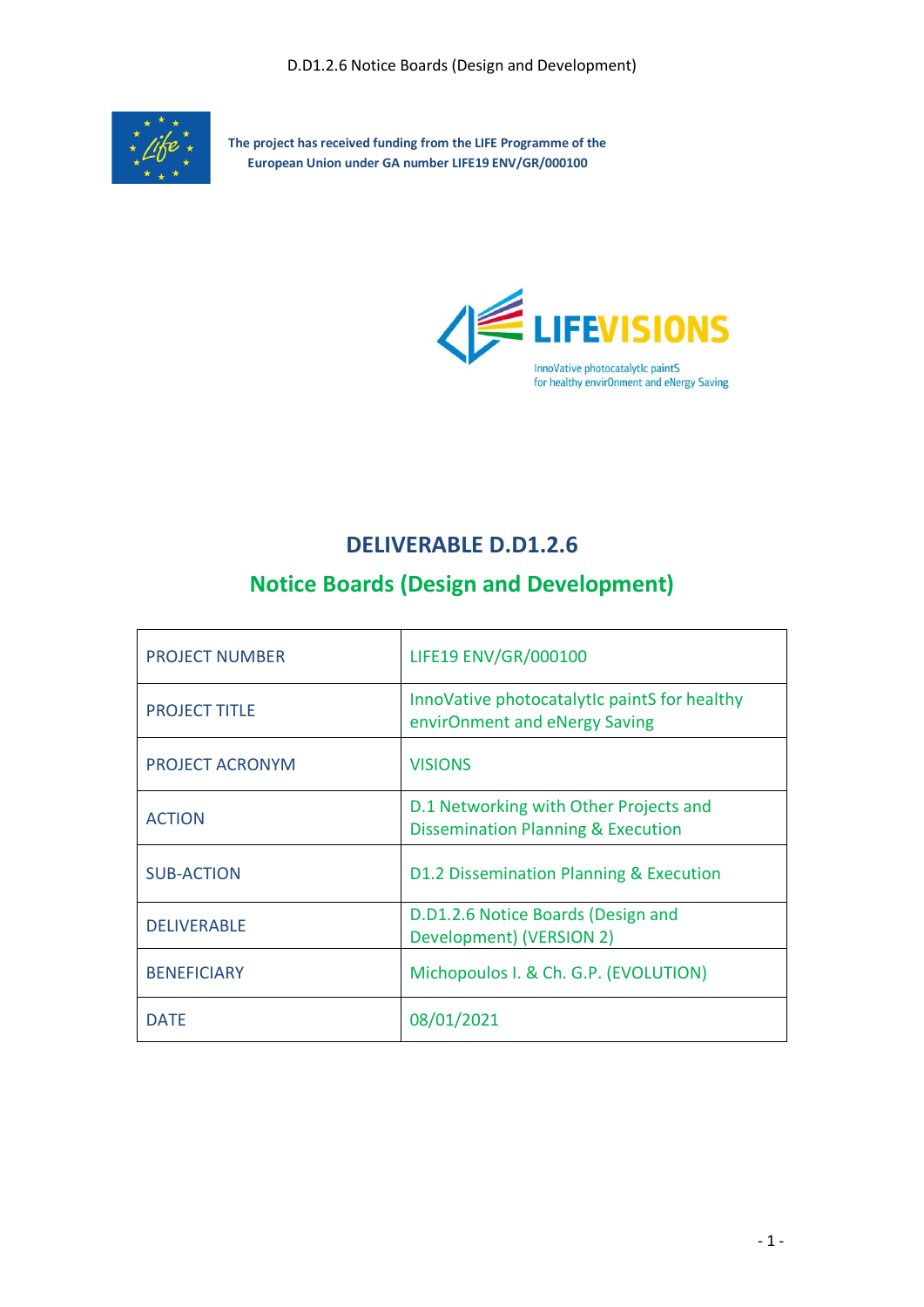# **TABLE OF CONTENT**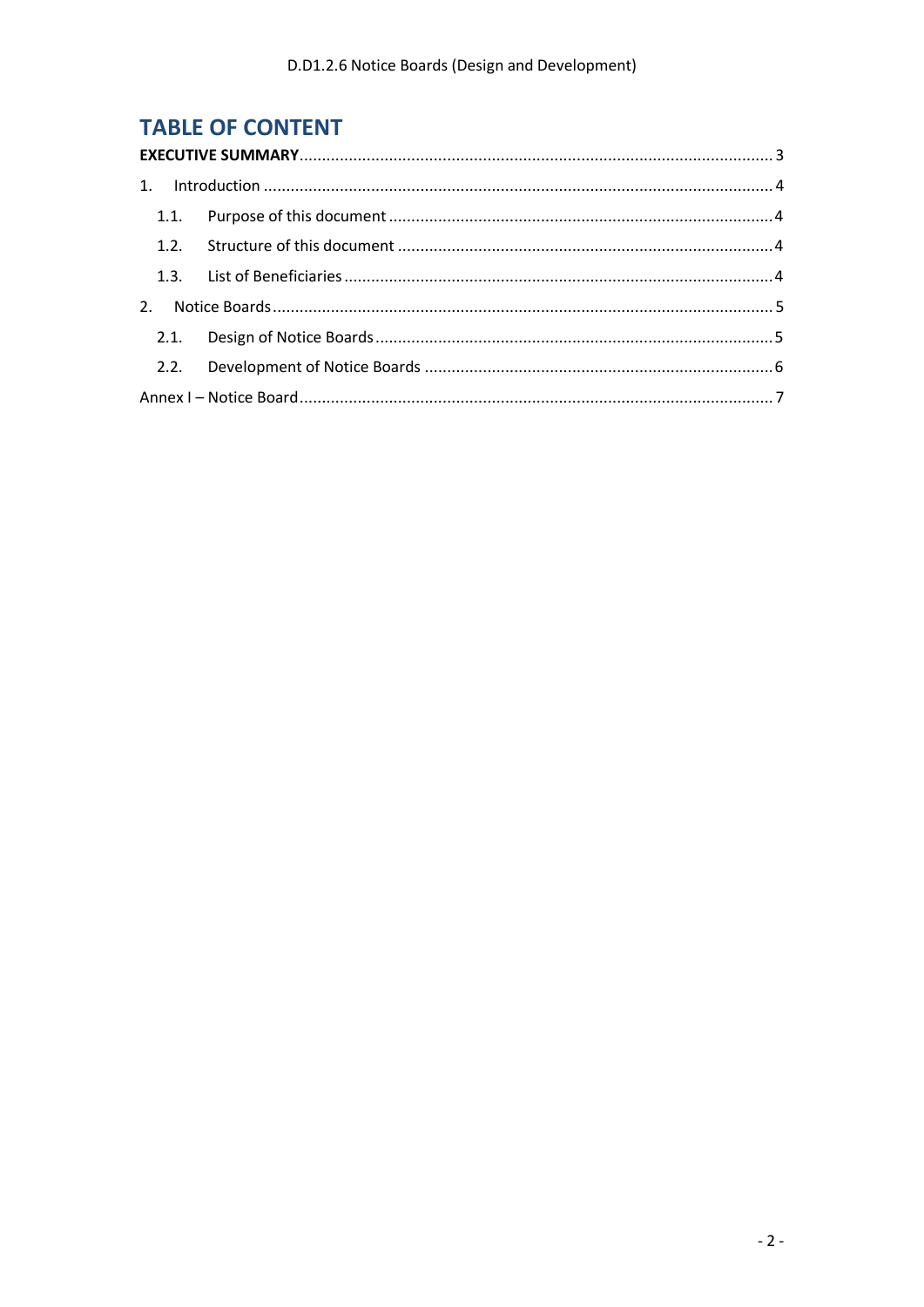#### <span id="page-2-0"></span>**EXECUTIVE SUMMARY**

The VISIONS project aims at upscaling innovative photocatalytic paint, improving the quality of the indoor environment while it will enable significant energy savings in buildings.

This document presents the design and development of Notice Boards in Greek version, in order to be displayed at strategic places accessible to the public, as described on D.D2.2 Notice Boards (Display).

EVOLUTION, by means of direct award, assigned an external contractor, the design and development of Notice Boards.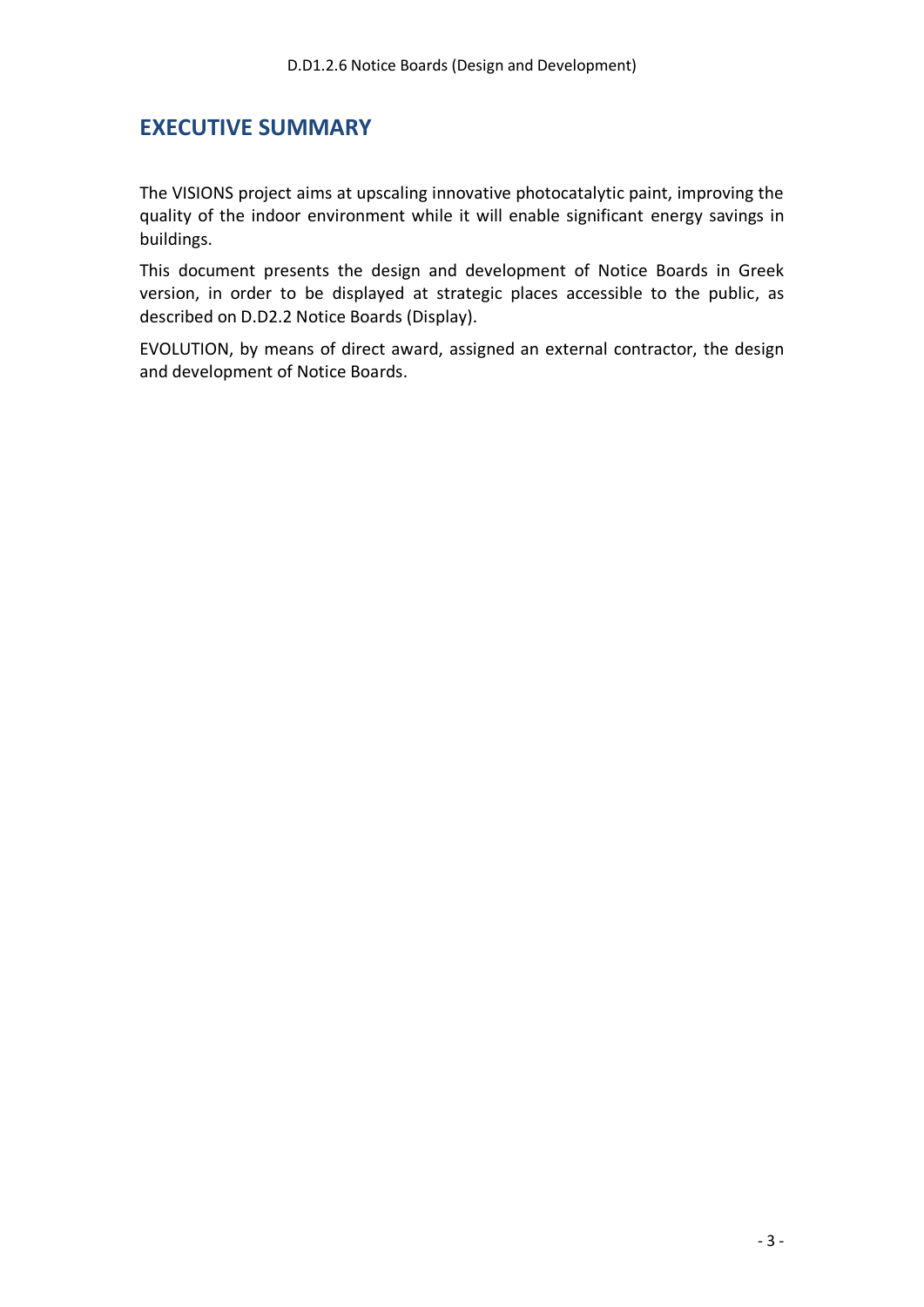#### <span id="page-3-0"></span>1. Introduction

This document is the deliverable "D.D1.2.6 Notice Boards (Design and Development)" of the EU‐funded project VISIONS, describing the design and development of Notice Boards in Greek version, in order to be displayed at strategic places accessible to the public.

#### <span id="page-3-1"></span>1.1.Purpose of this document

This deliverable is part of the dissemination actions and presents the notice boards, aiming to disseminate the project to the general public. Notice boards is a significant tool to be the project familiar to the public, while enhance project recognition. Notice Boards are considered to be very important for the dissemination of the project. They are used for attracting interest on the project within the project's targeted area. Furthermore, they are used as a way of informing the locals, that the project is financed by the LIFE Programme.

#### <span id="page-3-2"></span>1.2.Structure of this document

The document is arranged into two main sections.

Section 1 of the document introduces the VISIONS project and explains the purpose of this document.

Section 2 presents notice boards, as designed in Greek version and analyses the design ideas and the content provided.

Annex I accompany this deliverable and provides the Greek version of notice board in png format.

| <b>NCSRD</b>     | National Center for Scientific Research DEMOKRITOS                                                                   |
|------------------|----------------------------------------------------------------------------------------------------------------------|
| <b>AUTH</b>      | ARISTOTELIO PANEPISTIMIO THESSALONIKIS (Aristotle University of<br>Thessaloniki - Special Account of Research Funds) |
| <b>EVOLUTION</b> | Michopoulos I. & Ch. G.P.                                                                                            |
| <b>FORTH</b>     | Foundation of Research and Technology - Hellas                                                                       |
| <b>VITEX</b>     | YANNIDIS BROTHERS S.A. - INDUSTRIAL - COMMERCIAL -<br><b>CHEMICAL-TECHNICAL AND HOTEL BUSINESS COMPANY HERMES</b>    |

#### <span id="page-3-3"></span>1.3.List of Beneficiaries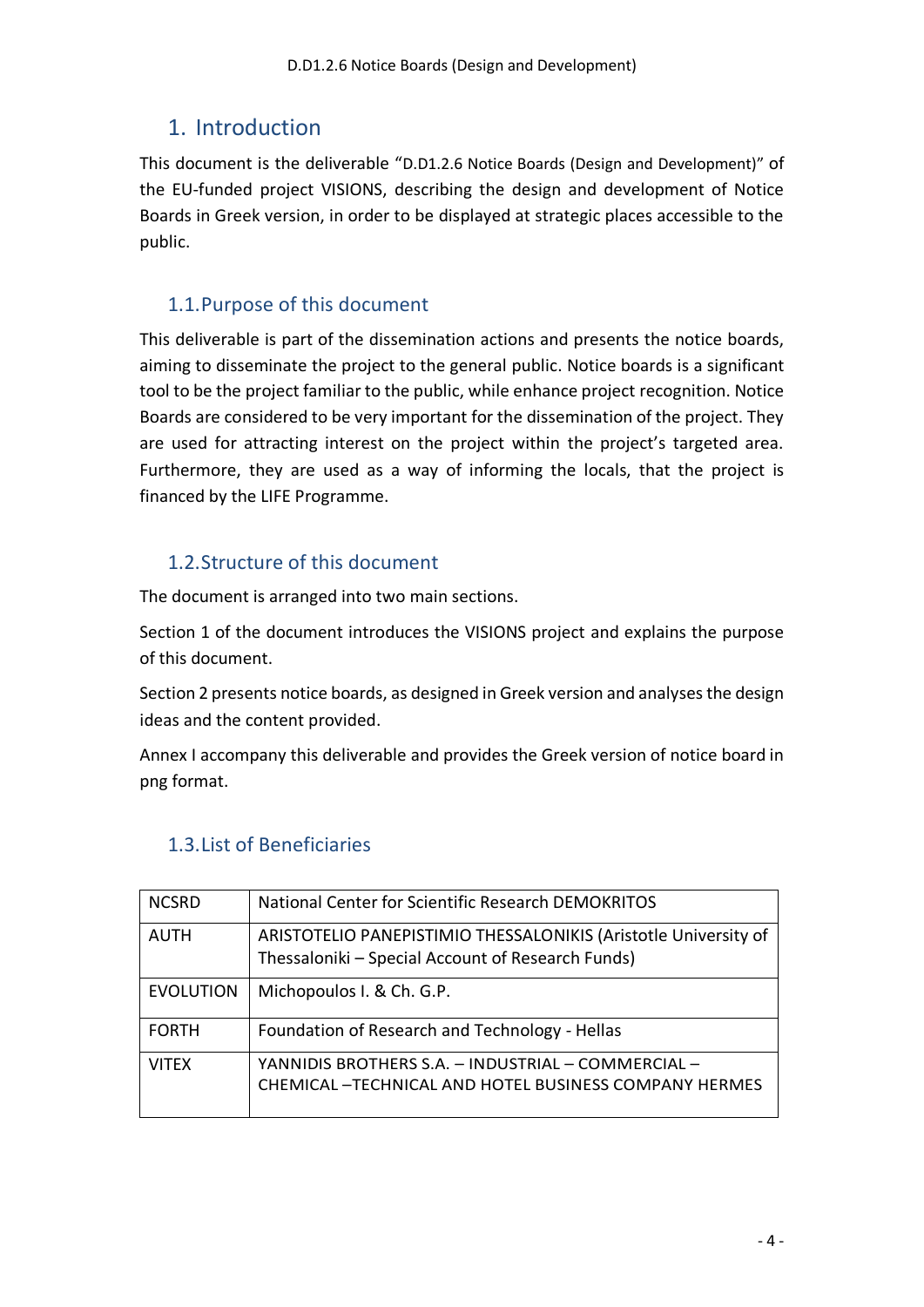#### <span id="page-4-0"></span>2. Notice Boards

#### 2.1. Design of Notice Boards

<span id="page-4-1"></span>EVOLUTION, by means of direct award, assigned an external contractor, the design of VISIONS notice board as presented below. The design team, based on the selection of the most effective size, components, frames, file formats, images and colours, designed the notice in Greek version, as the notice boards addressed to the Greek public.



The design team carefully studied the subject, the objectives and the expected results of the project, in order to have a complete view of it.

The structure of the notice board, as presented in Fig. 1 above, is the following:

- Top part of the board: the VISIONS logo, the acronym and full title of the project,
- Middle part of the board: a brief description of LIFE VISIONS project, presenting the scope, the financial data (budget, EU funding) and the implementation period. The photograph presented is the one that was selected for the project's web site
- Bottom part of the board: the information and logos of the VISIONS partners, as well as the LIFE logo accompanied with the refer of the received funding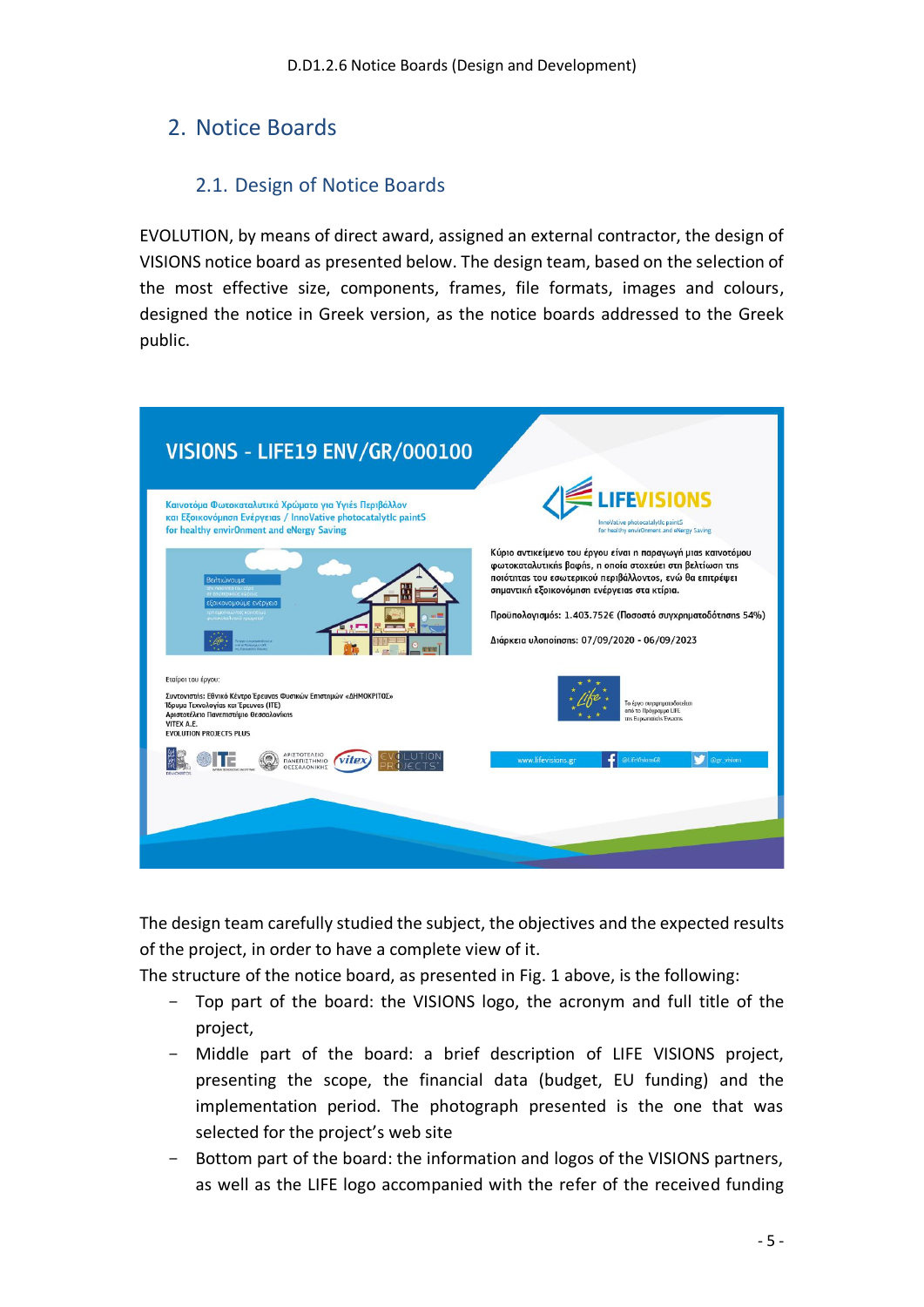from the LIFE Programme of the European Union. The communication tools, such as the project' s site and social media are also provided.

#### <span id="page-5-0"></span>2.2. Development of Notice Boards

According to the GA, ten (10) notice boards where developed by the external contractor. The size of each notice board is 70 x 50 cm, with the appropriate frame. The production of the notice boards was designed to be placed on wall, at the selected places described on D.D2.2 Notice Boards (Display).

Three of the ten Notice Boards, intended to be placed at FORTH, where produced by Plexiglass material, as requested by the beneficiary, for uniformity reasons with the existing notice boards of other projects.

The remain seven Notice Boards where produced by etalbond material, with the print on it. Etalbond is a composite panel of thin thickness and low weight, consisting of two aluminum sheets and a core of polymeric material between them and is used in publicity signs instead of aluminum, in order to reduce the weight of the plates, as they will be placed on wall.